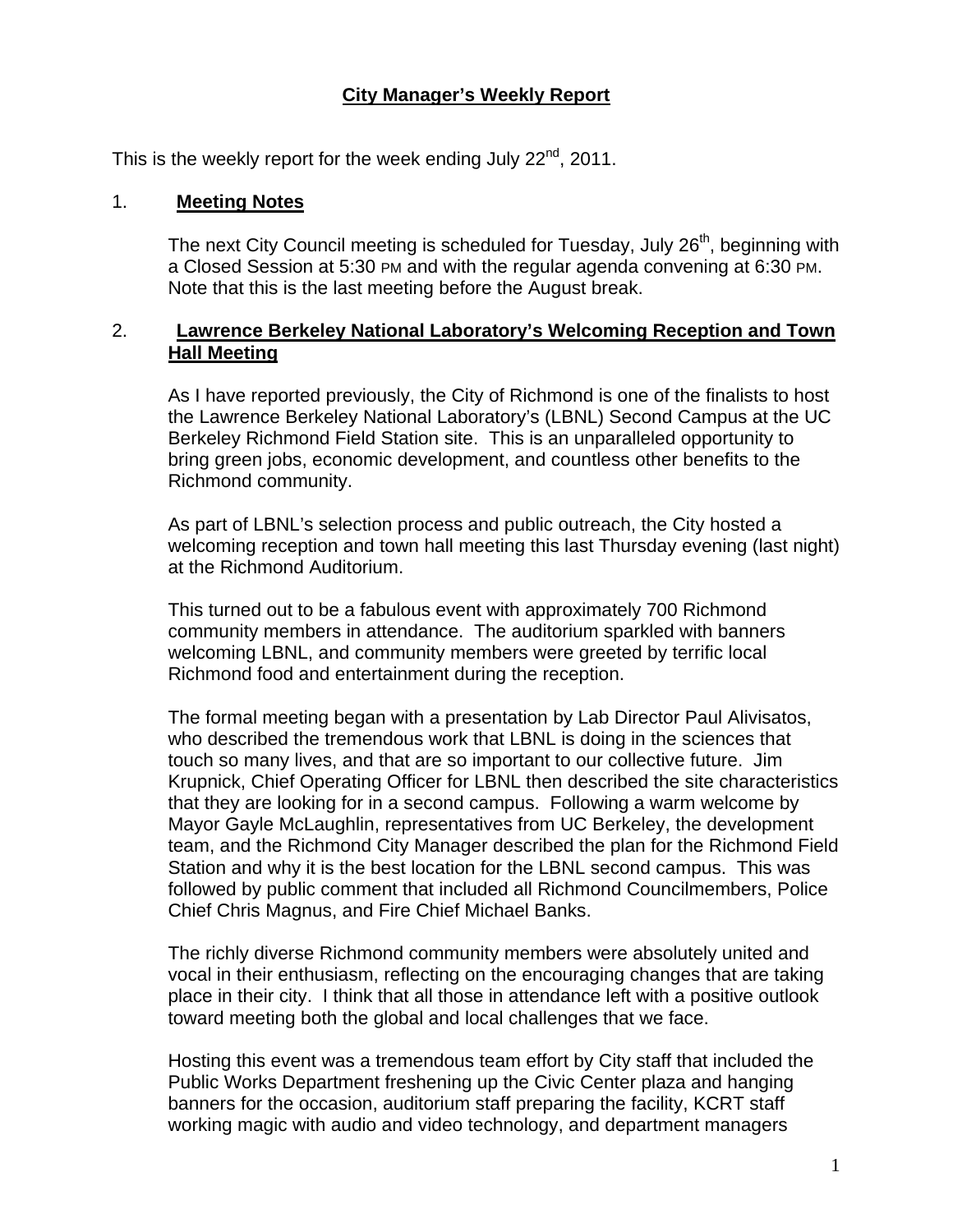helping fine tune presentations. Shasa Curl, in the City Manager's office, continues to lead the LBNL second campus project, and planned and oversaw this marvelous community event with particular skill and energy. All staff members in the City Manager's office, including Jennifer Ly, LaShonda Wilson, Adam Lenz, Sue Kadlec, Soco Perez, Rochelle Monk, and Lori Reese-Brown assisted in this effort, along with City Council intern David Gray. I wish I could include the names of all City staff that helped with this event, but I simply can't – that's how great a team effort it was. Nonetheless, I offer them my profound thanks.

### 3. **Free, Convenient Transit Service: the Richmond Circular Shuttle Begins Operation**

The **Richmond Circular Shuttle** began operation through its service provider, TransMetro, Inc. on July 1st. The service is funded by a grant from the Bay Area Air Quality Management District, and offers transit service from the El Cerrito Del Norte and the Richmond Intermodal BART stations to multiple health facilities and clinics, pharmacies, businesses, recreation, residential communities, and employment centers. The shuttle includes a stop at the Richmond Civic Center, and the City Manager can personally vouch for its convenience, having himself taken advantage of this great service.

In an effort to provide the highest level of quality, dependability, reliability, customer service and a convenient schedule, riders can hop aboard the free Richmond Circular Shuttle at any of its 11 stops. Buses arrive every 15-20 minutes during commute hours from 7:00 AM - 7:00 PM (excluding weekends and holidays).

The objectives of the service are to ensure mobility, by providing a convenient transit link to key regional destinations.

One can find additional information by phoning TransMetro at (510) 620-5436.

## 4. **CRA and League of Cities Sue the State over Redevelopment Legislation**

The California Redevelopment Association (CRA) and the League of California Cities (League) filed a petition on July  $18<sup>th</sup>$ , asking the California Supreme Court to overturn AB 1X 26 and AB 1X 27 because they violate the Constitution. The cities of San Jose and Union City have joined as plaintiffs against the State of California. The central claim of the challenge to AB 1X 26 and AB 1X 27 is that these bills violate Proposition 22, the constitutional amendment passed last November by 61% of the state's voters. This amendment explicitly prohibits the "seizing, diverting, shifting, borrowing, transferring, suspending, or otherwise taking or interfering with" revenue dedicated to local government, including local redevelopment funds.

At the same time as the filing of the petition, CRA and the League requested that the Court issue a stay to prevent the legislation from going into effect until the Court can decide the lawsuit**.** In their joint statement to the press, CRA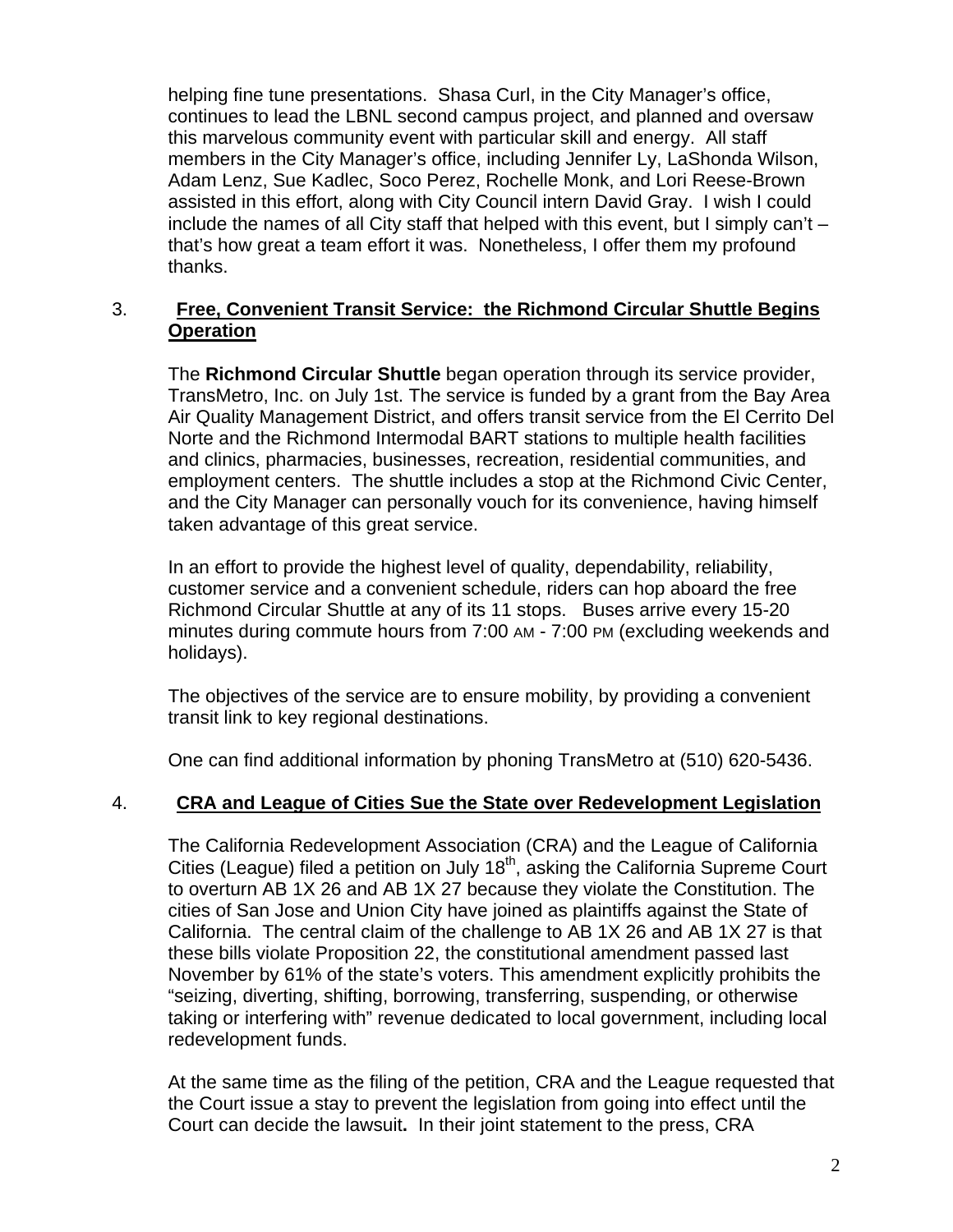Executive Director John Shirey told the press, "Many redevelopment agencies have notified us that they cannot afford the ransom payment and they will cease to exist. And those agencies that are planning on making the payment tell us that these payments will greatly diminish their ability to pursue vital local projects."

The Richmond Redevelopment Agency is one such agency that cannot afford the extortion payment, and vital projects will stall if this legislation is not overturned.

We will keep you informed.

### 5. **Fire Station Open House**

Fire Station #64 at 4801 Bayview Avenue will be hosting an open house on Saturday, July  $23^{\text{rd}}$  from 11:00 AM to 3:00 PM. This is a great opportunity to meet the firefighters who work there and learn more about the service they provide to the community. There will be station and apparatus tours, children's games, food and plenty of fun for everyone.

#### 6. **Engineering Services Department Updates**

#### Engineering Services Pavement Rehabilitation Project

As described in previous weekly reports, the 2009/10 Pavement Rehabilitation contract's preventative maintenance work was put on hold during the rainy season. This week's preventative maintenance work on two segments of Pierce Street and Huntington Avenue includes a unique "green" application called Rubberized Asphalt Cape Seal which utilizes recycled tires.

The application is conducted in 2 phases. This week, the first phase called "Chip Seal" was completed by International Surface Systems, a subcontractor for Ghilotti Brothers, Inc., and involves a thin layer of rubberized asphalt embedded with fine aggregates on top. The second phase will cover the "Chip Seal" with a layer of "Slurry Seal" to form a "Cape Seal" and reduce the small aggregates (chips) from littering the roadway.

### **EBMUD Emergency Water Main Break In Point Richmond**

On Saturday, July 16<sup>th</sup>, at approximately 3:30 AM, a 12" water main line on West Richmond Avenue ruptured. The only residence or business that was affected during the repair was the Mechanics Bank, adjacent to the sinkhole. A temporary 2" asphalt overlay has been installed over the trench, and permanent asphalt repair, including the area of damaged asphalt above the gutter lip on the north side (adjacent to Mechanics Bank) is scheduled in approximately 2 weeks. The wig-wag signal was taken by BNSF and is being stored in their yard pending completion of the road repair.

The City will file a claim with EBMUD and coordinate the reinstallation of the wigwag and repair of its damaged concrete structure. EBMUD's risk management office will determine how to proceed in selecting a contractor to restore damaged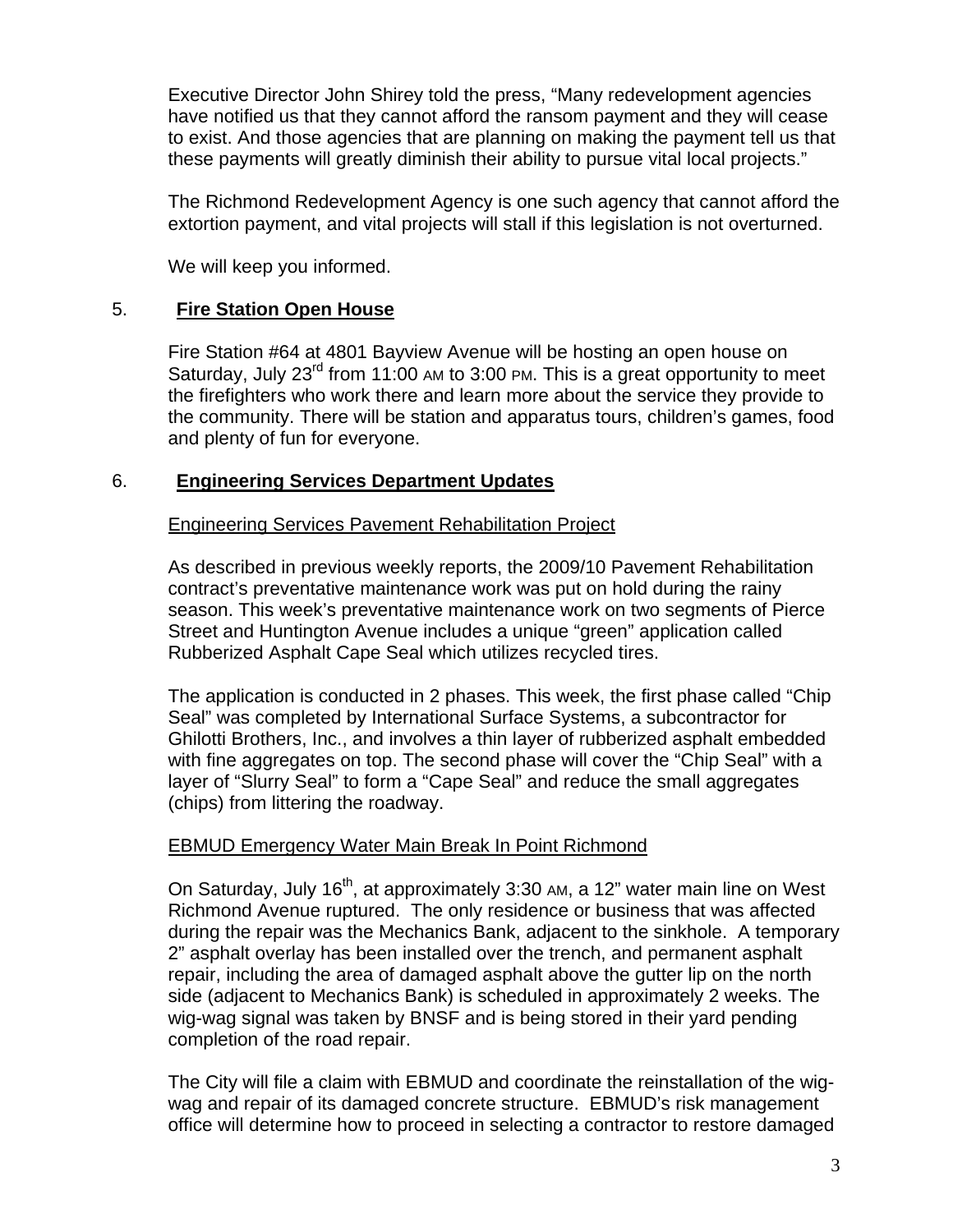property by either acting as the prime contractor or entering into a contract agreement with BNSF for the reconstruction of damaged property. EBMUD will also be recommending how to proceed and notify the City on their approach in restoring the damaged structures.

#### Atlas Road Extension:

As you may recall, Atlas Road is planned to be extended via a bridge across Union Pacific Railroad's tracks to create a new entrance to the Point Pinole Regional Shoreline Park. The rough grading plans for the Atlas Road Extension project have been finalized and approved by the Engineering Services Department. Rough grading includes mainly earthwork, site preparation, and erosion control and is the first phase of the project before constructing the bridge. Call for bids and construction management will be handled by East Bay Regional Park District.

## 7. **Recreation Highlights**

Kickball: Recreation Adult Sports staff members have begun planning for the beginning of a fall season of an Adult Kickball League at the new MLK turf field.

Cull Canyon: The "Kids 'N Motion" summer camp participants at BTA Community Center enjoyed an afternoon of swimming at Cull Canyon Regional Recreation Area in Castro Valley on Thursday, July  $14^{\text{m}}$ .

Adult Softball: In collaboration with the Social Security Administration, the Recreation Department Adult Sports staff has begun the summer softball league with 8 co-ed teams competing every Wednesday and Thursday evening at 5:00 PM in Nicholl Park.

## 8. **Public Works Updates**

Facilities Maintenance Division: This past week, carpenters completed repairing broken windows at the Disabled People's Recreation Center (DPRC) and Shields Reid Community Center. The painters completed painting the exterior of the DPRC. The Electrical Section completed tuning up the auditorium lighting system for the Lawrence Berkeley National Laboratory (LBNL) event this week. The Utility Section completed cleaning the auditorium carpet and windows. Stationary Engineers completed the installation of hot water to the Art Center restrooms.

Parks and Landscaping Division: Staff completed mowing the Greenway from San Pablo Avenue to Carlson Boulevard; major landscape maintenance at the Civic Center in preparation for the LBNL event; landscaping maintenance and mulching along the Esplanade/Bay Trail Marina, Shimada Park and Vincent Park; Carlson Blvd clean up and preparing the Shields Reid Park for this weekend Music Festival. Next week, crews will continue working on fire trails in the El Sobrante area; pruning the Mira Vista Park; mowing fire trails at the Hilltop